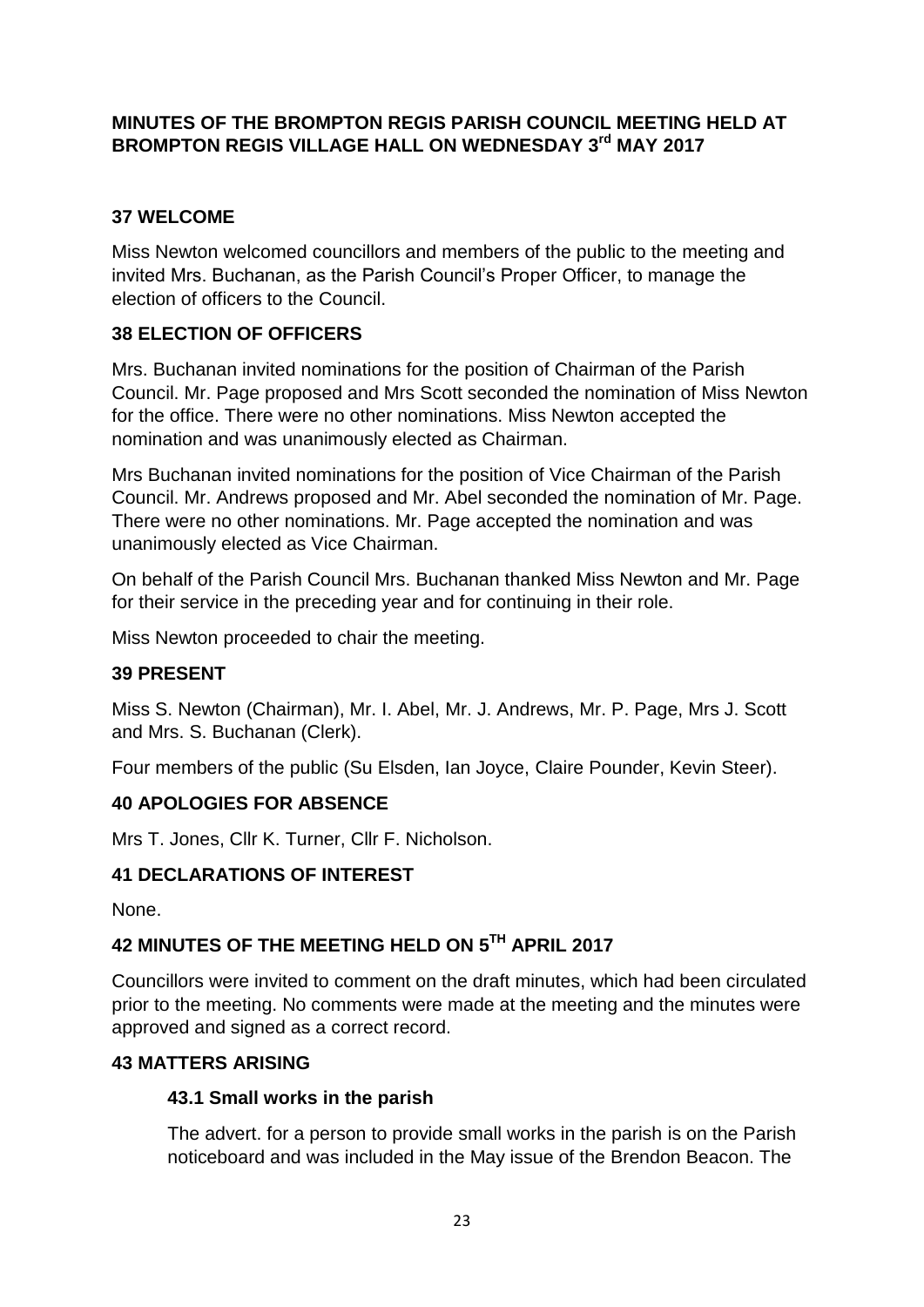advert is open to 31<sup>st</sup> May 2017 and has attracted expressions of interest. In discussion councillors raised the following questions:

- should work on the highways, for which Somerset County Council (SCC) 'chapter 8' certification would be required, be included in the programme of work? It was noted that such work is often required at very short notice and that stemming the problems at source was essential
- would lower prices overall be achieved if work on the highways was not included?
- should a list of non-highway related works that are known to be required and can be forecast be drawn up as the basis for a contract?

ACTION: Mr. Page to consider these points. The matter was referred to the next meeting (June  $7<sup>th</sup>$ ).

### **43.2 Bessom Bridge enforcement and refuse collection**

The ENPA Planning Officer has informed the Council that the ENPA is awaiting the Inspectorate report as to whether the Enforcement Notice can proceed. It was noted that the WSDC was now charging Council Tax from when the occupant moved in. However, concern was expressed that this might indicate legal occupancy. If enforcement proceeded then the hours of use of the building for work only would need to be stated and monitored.

#### **43.3 Historic signposts**

A training event for volunteers is being held by  $ENPA$  on  $19<sup>th</sup>$  May. Kingsbrompton YFC have been advised. Anyone interested in attending should contact the Project Officer, Charlotte Thomas at ENPA (tel 01398 323665).

Mr. Page asked for clarification of the process by which the Project will determine if and how names will be changed and / or their historical antecedents noted and how communities will be involved in decisions. **ACTION:** Clerk to contact the Project Officer and bring a report to the next meeting (June  $7<sup>th</sup>$ ).

### **43.4 Bury Bridge**

The Chairman reported in past correspondence (January 2016) that the SCC Highways Department stated 'the footbridge is a listed, ancient monument and is owned by Mr B Dru and Mr R Grant who are responsible for any maintenance works to it. The ford is owned and maintained by SCC as it is a public highway.

**ACTION:** The Chairman to discuss with Mrs Jones, as the locally based parish councillor, a way forward.

# **44 UPDATES FROM COUNTY AND DISTRICT COUNCILLORS**

There were none.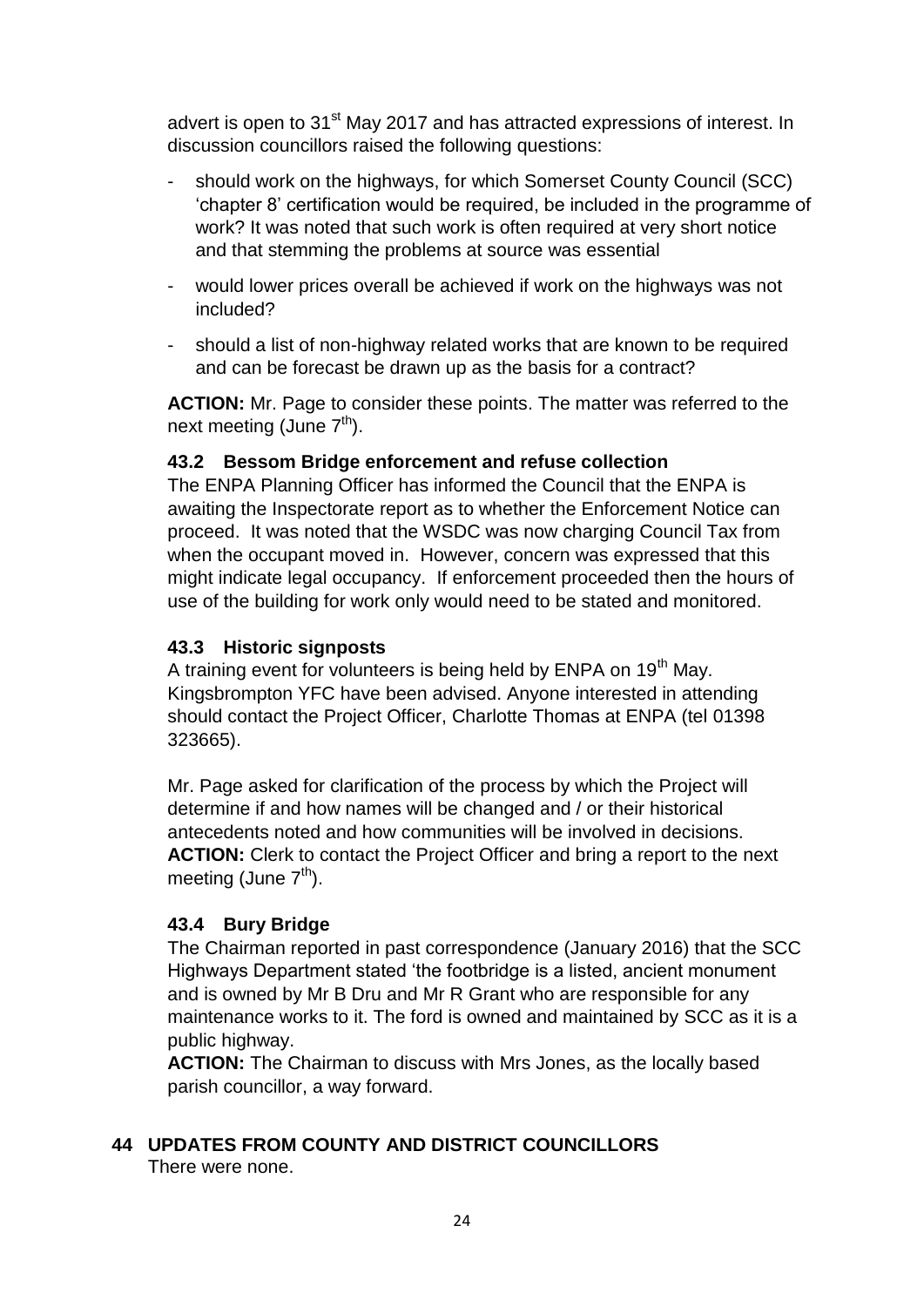### **45 CORRESPONDENCE**

#### **45.1 Copy letter from Mr. Cowling to Mr. Collins**

Councillors noted receipt of this copy correspondence regarding Trotts Lane.

#### **45.2 Email from Mrs. Pattendon**

The Chairman reported that she had been contacted regarding the possible cause of flood damage to Rock Cottage in 2015. On enquiry Exmoor National Park Authority advised that the cause was a blocked drain linked to a collapsed pipe. A new pipe and drain were installed in 2016 and no cause of the pipe collapse was recorded.

#### **46 PLANNING**

#### **46.1 Application 6/3/17/105, addendum**

This submission, following discussion at the meeting held on 5<sup>th</sup> April, was confirmed.

#### **46.2 Application 6/15/17/102, adjacent parish of Exton** No comment.

#### **47 FINANCE**

#### **47.1 Audit**

The Clerk circulated the following draft documents: annual governance statement 2016-17; accounting statements 2016-17; intermediate audit statement; income and expenditure report 2016-17.

In preparing the accounts and audit paperwork the Clerk reported no concerns, and identified two areas of significant difference since 2015-16 which are explained by grant income and expenditure.

The intermediate audit requirements were noted.

Councillors were invited to comment to the Clerk on the drafts. Members of the public were advised that once approved by the Council at its June  $7<sup>th</sup>$  meeting the audit documentation will be available for public inspection.

Mr. Abel proposed and Mr. Page seconded the appointment of Mr Chris Pollard as the Council's internal auditor.

#### **47.2 Insurance renewal**

The Clerk reported that a renewal quote from the current provider was awaited. The delay means that councillors will need to approve the new cover by email before the next Council meeting (June  $7<sup>th</sup>$ ).

**ACTION:** Clerk to continue to pursue the current provider and secure additional quotes, provide this information to councillors for their consideration by email and by email councillors to reach a decision on the quote to be accepted.

### **48 HIGHWAYS ISSUES**